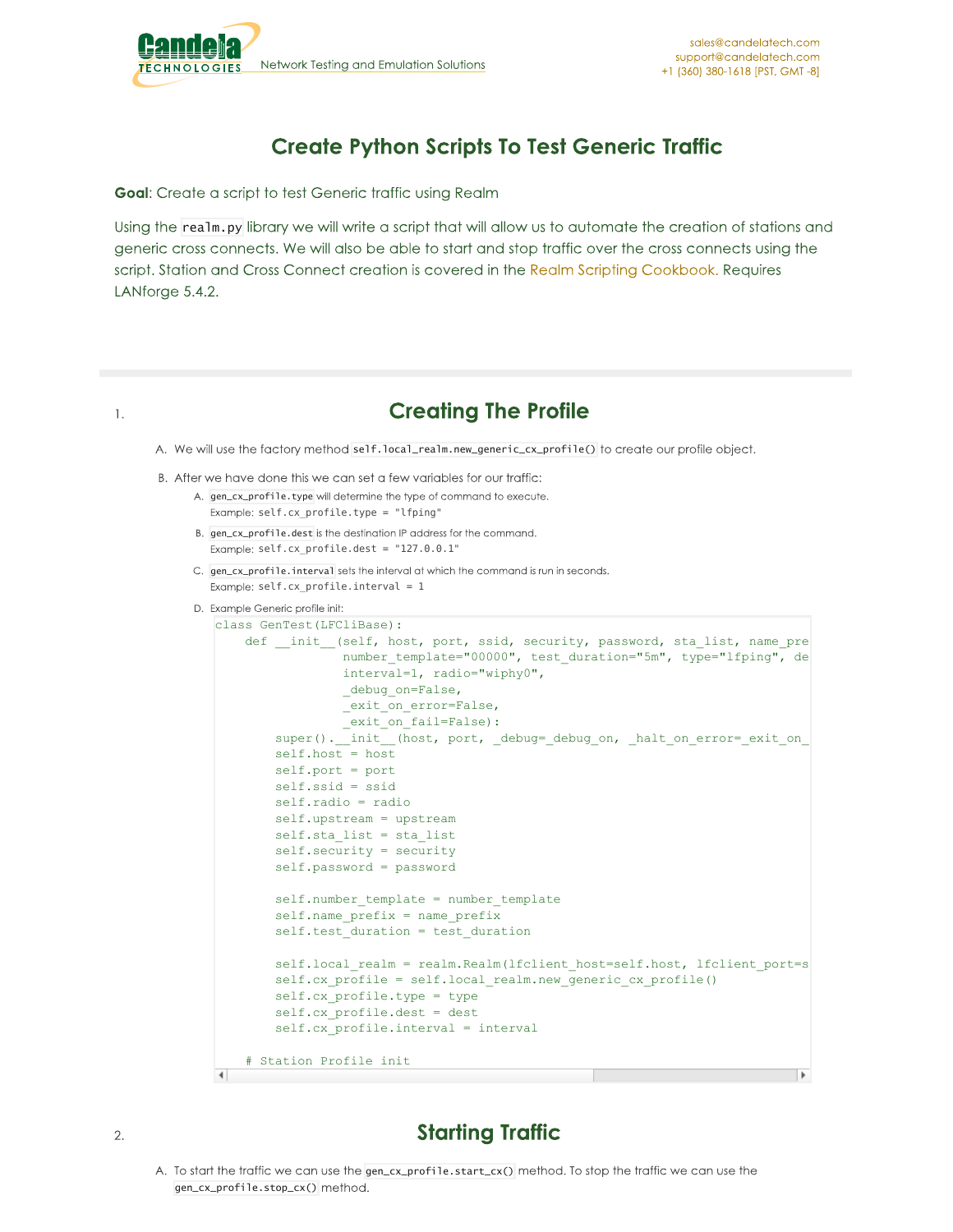```
B. Example start and build method:
  def build(self):
      self.station profile.use security(self.security, self.ssid, self.password)
       self.station profile.set number template(self.number template)
      print("Creating stations")
      self.station_profile.set_command_flag("add_sta", "create_admin_down", 1)
      self.station_profile.set_command_param("set_port", "report_timer", 1500)
      self.station_profile.set_command_flag("set_port", "rpt_timer", 1)
      self.station profile.create(radio=self.radio, sta_names_=self.sta_list, debug=self.
      self.cx profile.create(ports=self.station profile.station names, sleep time=.5)
      self. pass("PASS: Station build finished")
   \blacktriangleleftdef start(self, print pass=False, print fail=False):
      self.station profile.admin up()
      temp stas = self.sta list.copy()
      temp_stas.append(self.upstream)
      if self.local_realm.wait_for_ip(temp_stas):
          self._pass("All stations got IPs", print_pass)
      else:
          self. fail("Stations failed to get IPs", print fail)
          ext(1)cur time = datetime.datetime.now()
      passes = 0
      expected_passes = 0
      self.cx profile.start cx()
      time.sleep(15)
      end time = self.local realm.parse time("30s") + cur time
      print("Starting Test...")
      while cur time < end time:
           cur time = datetime.datetime.now()
           gen_results = self.json_get("generic/list?fields=name,last+results", debug =sel
           if gen_results['endpoints'] is not None:
               for name in gen_results['endpoints']:
                   for k, v in name.items():
                       if v['name'] in self.cx profile.created endp and not v['name'].ends
                           expected_passes += 1
                           if v['last results'] != "" and "Unreachable" not in v['last results']:
                               passes += 1
                           else:
```
3.

**Examining The Results** 

**break**

self. pass("PASS: All tests passed", print pass)

time.sleep(1)

if passes == expected\_passes:

 $self.$ *fail*("%s Failed to ping %s " % (v['name'], self.cx\_profile.dest)